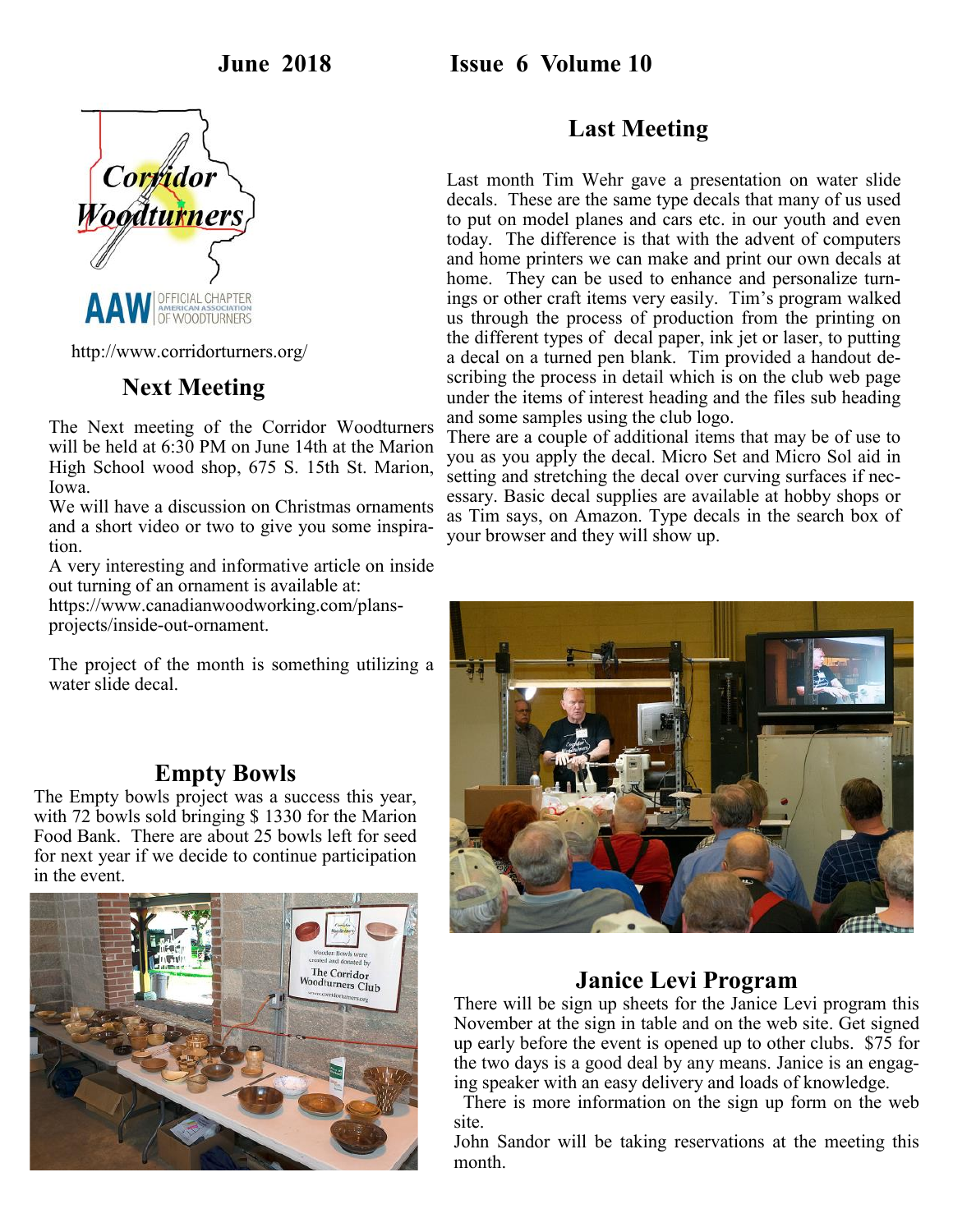

## **Message from the President**

Thanks for all the members support of donations to the Empty Bowls Project as part of Marion Arts Festival on May 19<sup>th</sup> at City Square Park. 72 bowls sold for a total of \$1330.00 being brought to the Empty Bowls Coffers by the CWT. We would like to hear from the Membership if we participate in the 2019 event. Our member participation at the actual event was significantly lower than previous years and we will need to bolster those efforts moving forward in order to sustain the event.

Bruce Kruse

Tim Wehr provided an excellent presentation on how to generate, prepare and install water slide decals to your turnings during the May Meeting. This June Meeting at the Marion High School will feature the Project of the Month – Your Water Slide Decal project!!! We are looking forward to seeing those!!! Thanks to Tim for exposing us to the world of Water Slide Decals.

The Corridor Woodturners as of the end of May has 75 paid Members for Calendar Year 2018. Due to the committed membership and the popularity of the Monthly Meeting Raffles, the CWT has attained the funding to support bringing an Expert Turner to Cedar Rapids, November 17 & 18, 2018 at a low cost to members - \$75.00 for both days gets you loads of information as well as the noon meal/drink.

The Diamond Suites at the CR Kernels Ballpark is the venue, Janice Levi of Texas, will be our Expert. Subjects which Janice will cover during the Two-Day Seminar are:

Finial Design, Layout and technique – applicable to Christmas Ornaments as well as other turnings

Lidded Box/Bowl with Final Techniques to enhance the basic turning

Bowl/Platter Design and Techniques

Embellishing you Turnings!! Paint-Dye-Stain-Woodburning-Piercing and beyond

Register early!!! We can seat up to 60 individuals and our goal is to serve our membership first prior to opening the event to adjacent Woodturning Clubs. Registration Forms are available as a download from the main page of [www.corridorturners.org](http://www.corridorturners.org) as well as copies at the Monthly Meeting Sign in table at the Marion High School.

The CWT Board meets the 4<sup>th</sup> Thursday Evening of the month at HyVee at 32<sup>nd</sup> and Oakland Rd NE. We need to hear from you as to the subjects that would be of interest during the Monthly Meetings! See one of the Board Members with your ideas or drop any one of them an e-mail.

The CWT will be participating in WoodFest in Amana in late August 2018.

John Sandor has available to all members, CWT Business cards. If you would like to carry some card with you, see John to obtain some. They are great items to pass out when you run into a potential woodturner to introduce them to the Club.

Don't forget to utilize the website - [www.corridorturners.org](http://www.corridorturners.org)

I look forward to seeing everyone at the Marion High School Wood Shop on Thursday, June 14<sup>th</sup> at our Monthly Meeting when we present a program on "Turning Christmas Ornaments"

Happy Turning, Bruce

## **Check This Out**

This is an interesting youtube channel for turning large bowls, coring and turning instruction. https://www.youtube.com/channel/UCQPVprk20NsokTfWCW94NrA/playlists?view\_as=subscriber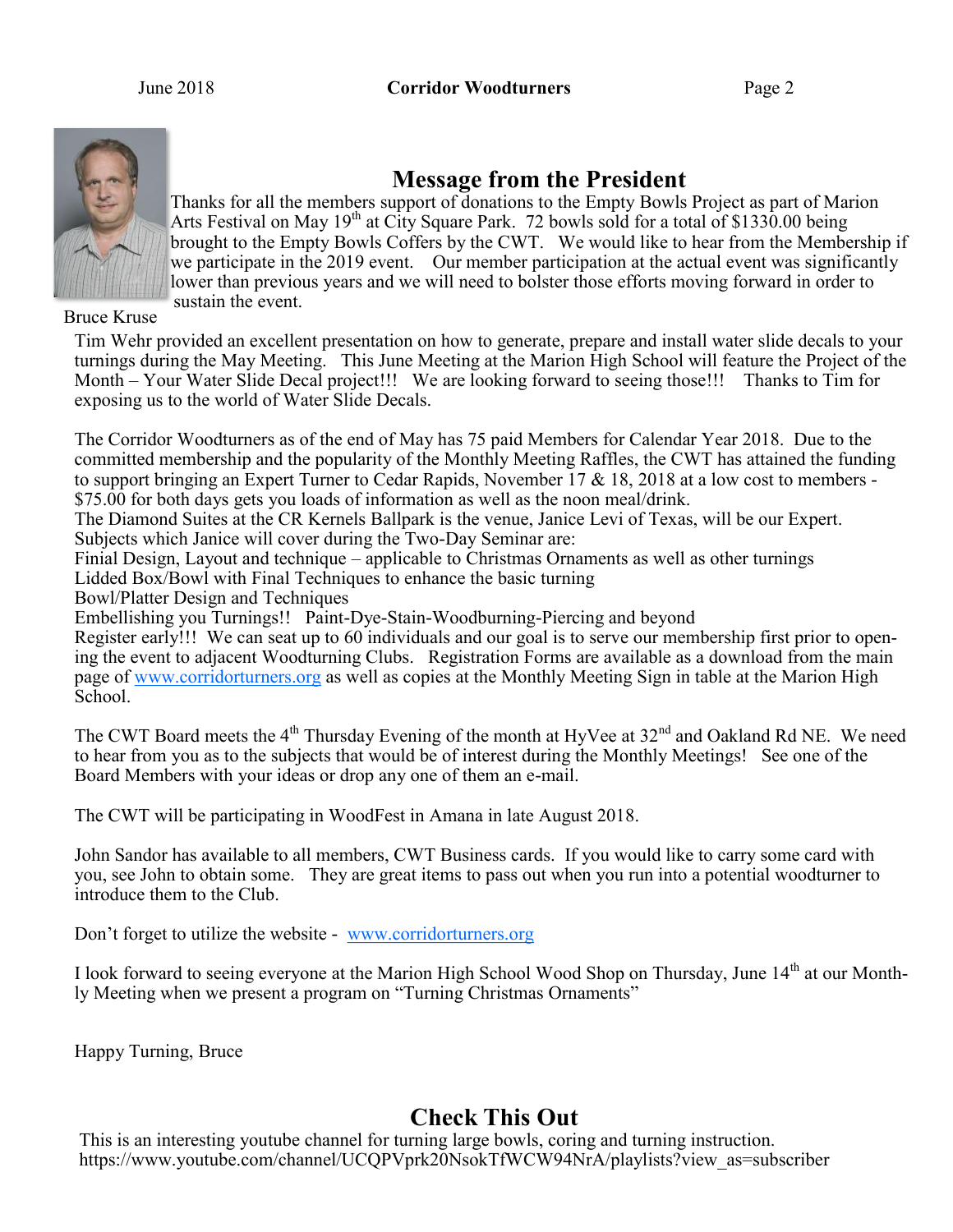

Stacy Nehl-Ash-Acrylic Paint & Lacquer-S&T Mark Reth-Maple-Formbys finish-S&T



Paul Rohrbacher-Walnut-S&T



M E M B E R S G A L L E R Y





Gerry Schuerer-Pear– Not finished-POM

Tom Nehl-Holly-Various dyes-Spar -POM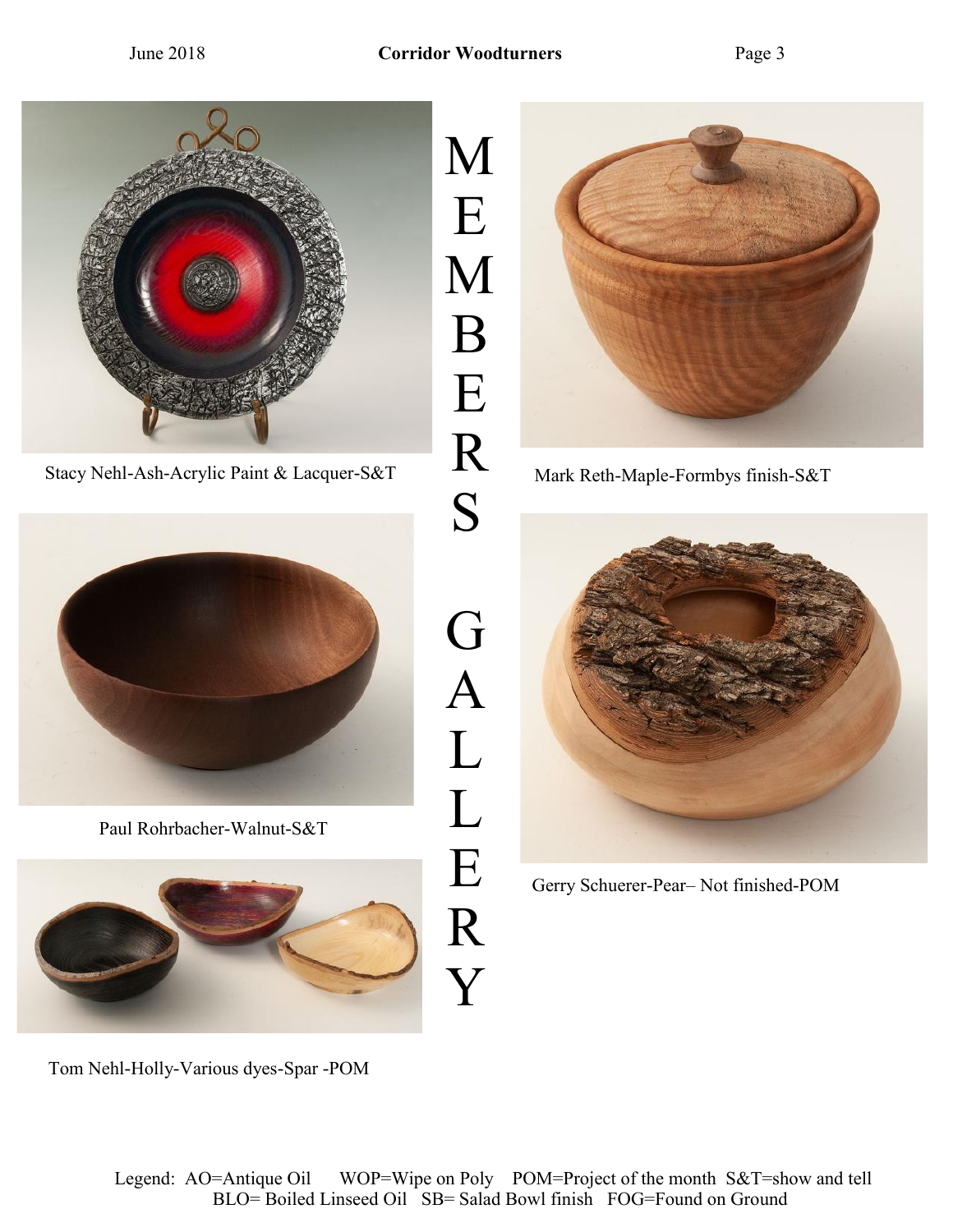

Stacy Nehl-Boxelder-Poly-POM



M E M B E R S G A L L E R Y



Jeremy Hansen-Ash-WOP-POM



Ron Luckeroth-Cherry-WOP-POM David Kesler-Kentucky Coffee Tree-SB-POM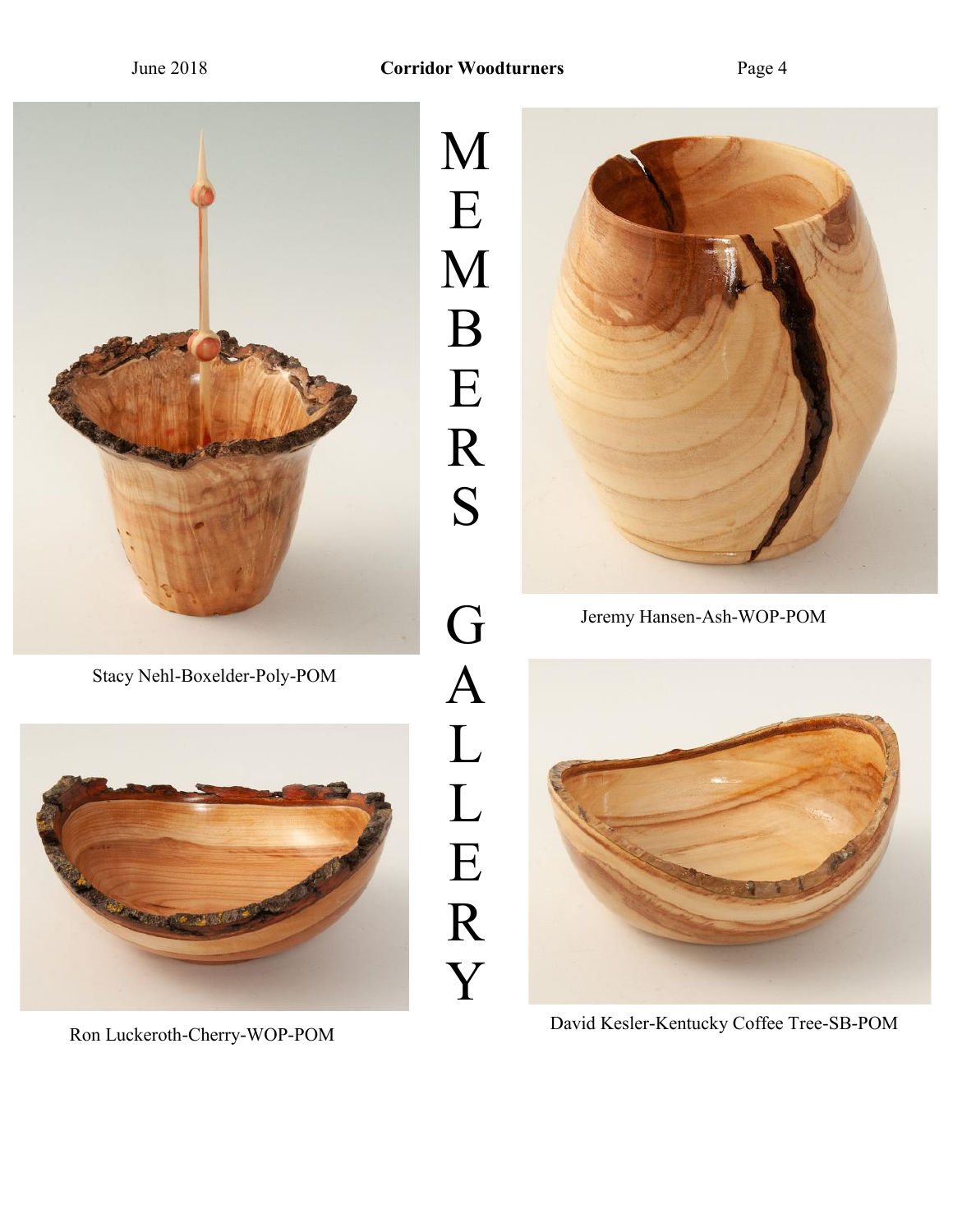



David Kesler-Cottonwood-SB-POM

 $cut<sub>a</sub>$ 

Pieces of Melanun<br>Doard 2"x15" filmin<br>arm. Once ell. for e board 2x Wellam in the subset of the face of the face of the same with the subset of the same of the face of the face of the face of the same of the same of the same of the same subset of the same of the subset of the same



M E M B E R S G A L L E R Y



Tom Nehl-Oak & Walnut-Oil-S&T Jeremy Hansen-Ash-WOP-POM



Tom Nehl-Walnut-Spar Urethane-POM

Don Coleman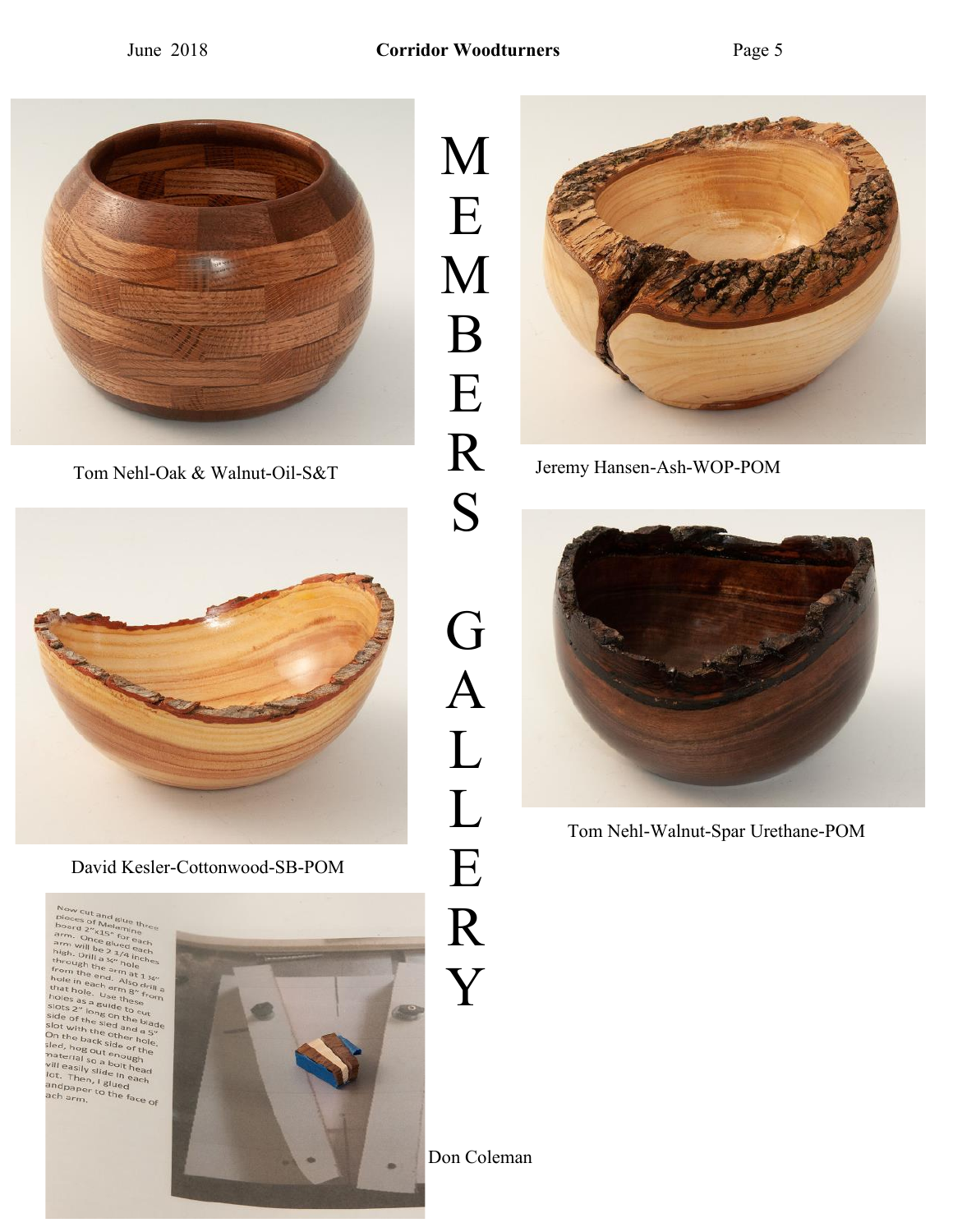# **Turning a Tulip by John Wolf**

I was visiting a woodworking store the other day and spotted a turned tulip sitting on a shelf. I don't recall seeing plans for turning one of these, so I hope you find this helpful.

I start with a piece of square straight-grained wood. In this case I'm using stock ripped from a piece of scrap 2 X 4 construction lumber. I have made these tulips in several sizes, but I like those from 1-inch square stock the best. I cut the piece about 6 inches long. The jaws on my chuck will securely hold this size of square stock directly without having to turn a spigot first. Your chuck may require a different approach to hold the stock securely. The end of the stock that will become the blossom end of the tulip must have a centerline marked down two adja-

cent sides for about 1 inch in length.

Use a French curve to draw a visually pleasing curve from one end of the centerline to the corner. Flip the French curve over to the other side of that same face of the blank and repeat the process. This forms a curved "V" shape centered on the side with the mouth of the "V" at the end of the blank. Repeat this layout process on the adjacent side.



Use a scroll saw, coping saw or similar tool to cut along the "V" shaped curves you have just drawn. Flip the block and cut out the other "V." This creates the mouth of the tulip flower. Mount the blank in your chuck with the recently cut end on the tailstock side. Using a sharp spindle gouge delicately turn the flower shape starting at the



very tip of the flower. The tip has only a small amount of wood that needs to be removed. Proceed with care! Further down the flower there is more wood to be removed. With the wood spinning it is easy to see the cut out shape of the "V" that will help you gauge when the profile is "OK". Stop the lathe periodically to determine whether you have made the flower round without remaining flat spots. Continue turning the flower until you have a shape that is approximately like a tulip. Gently sand the turned contour, and then stop the lathe to sand the saw-cut surfaces as well.

Turn the first 1/2 inch of the flower's stem just below the bowl. I reduce it to a diameter that looks appropriate rather than measuring it. That said, mine are generally between 1/8 and 3/16 diameter. Once you have done this first section of stem, proceed to turn the next 1/2 inch down to its finished diameter. Repeat this process until you have made all the stem you can without running into your chuck. Turning the stem in this step-wise fashion greatly reduces the risk of breaking it.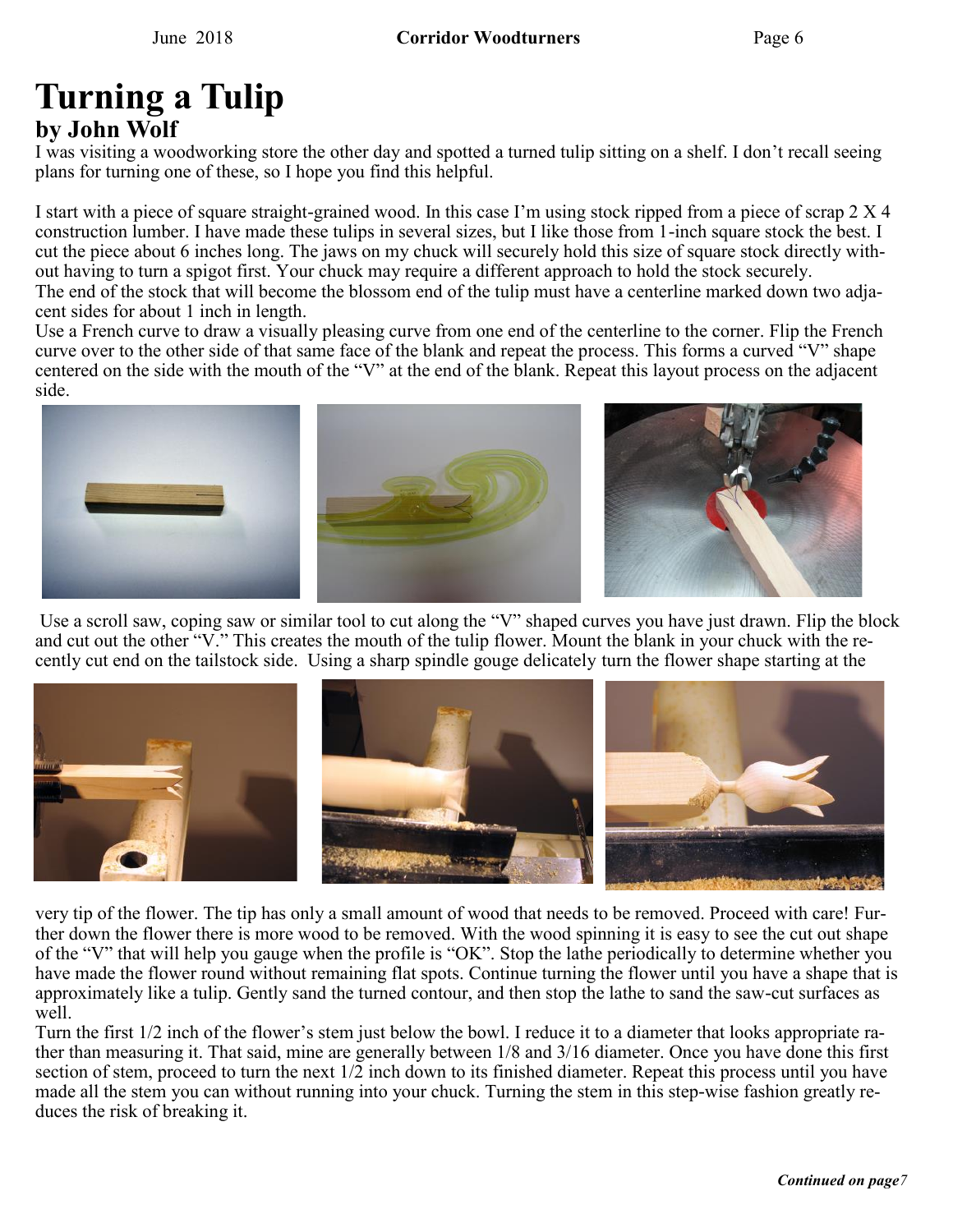## **The Help Corner with John Sandor**

### **Library Information**

Do you use the literature library? What items would you like to see added, what would make it easier to use? See Gary Nosek and make your wishes known.

## **Notice of Outstanding Materials**

Gary indicates that there are several members with items that have been out for several months, some as far back as last year. Check your libraries and get the club's items back so that others may use them.





## **Janka Hardness Testing**

This number is incredibly useful in directly determining how well a wood will withstand dents, dings, and wear—as well as indirectly predicting the difficulty in nailing, screwing, sanding, or sawing a given wood species.

The actual number listed in the wood profile is the amount of pounds-force (lbf) or newtons (N) required to imbed a .444″ (11.28 mm) diameter steel ball into the wood to half the ball's diameter. This number is given for wood that has been dried to a 12% moisture content, unless otherwise noted.

For reference, White Oak has a Janka hardness of 1,360 lbf (6,000 N), while the super-hard Lignum Vitae has a hardness of an astounding 4,500 lbf  $(20,000 \text{ N}).$ 

(Who could imagine a wood species that is over

three times harder than White Oak?) On the lower end of the spectrum, Basswood has a hardness of around 410 lbf  $(1,800 N)$ .

How or why is this information useful to a woodturner? Combining several species of wooed as in a segmented turning with vastly different harnesses could create problems in smoothly shaping the profile of the turning. The end use of a turning such as a bowl, serving vessel or utensil is often determined by the wood variety used and the hardness of the material is an important consideration.

*Continued from page 6*



Remove your tulip from the chuck. You may find your tulip quite satisfactory and without need of further embellishment. I often color mine, however, typically with water based transparent stains. Some times I glue the bases of several together for a grouping. On other occasions I have cut the stems free from the turning base and placed them in a turned weed pot. This information is provided by More Woodturning Magazine. Please visit their web site: